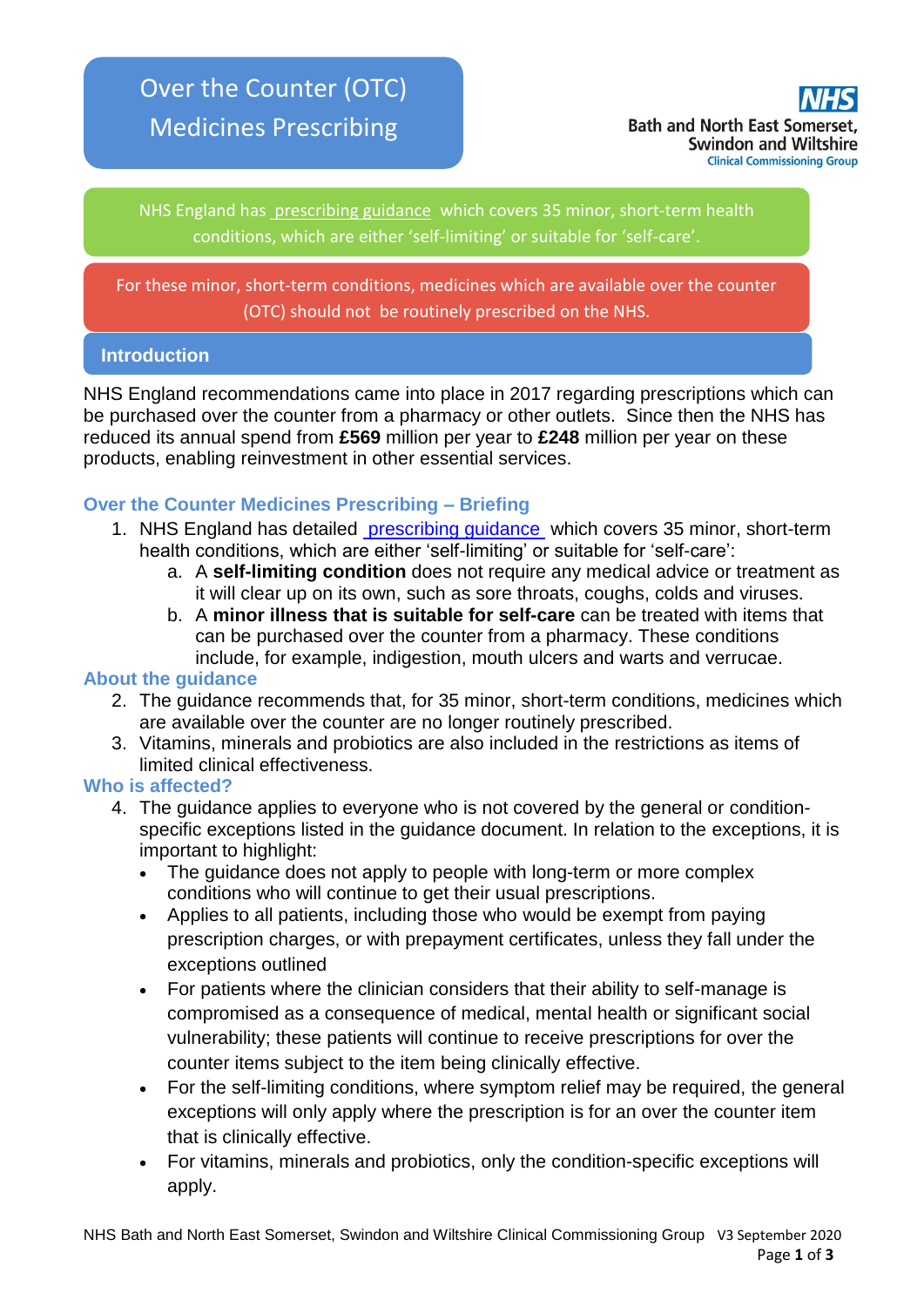

#### **Recommended Actions**

- All receptionists and triage teams to be aware of list of specified conditions.
- This list should be made visible to all patients and staff.
- Consider revising practice treatment protocols to exclude these conditions and advise OTC purchase via community pharmacy (or other source).

#### **List of minor illnesses or items for which prescribing is restricted:**

| Self-limiting illnesses      |                                               |               |
|------------------------------|-----------------------------------------------|---------------|
| Acute sore throat            | Conjunctivitis                                | Mild cystitis |
| Infrequent cold sores of lip | Haemorrhoids                                  | Infant colic  |
| Coughs, colds & nasal        | Cradle cap (seborrhoeic dermatitis – infants) |               |
| congestion                   |                                               |               |

| <b>Minor illnesses</b>                                                                |                         |                        |  |
|---------------------------------------------------------------------------------------|-------------------------|------------------------|--|
| Mild irritant dermatitis                                                              | Indigestion & heartburn | Head lice              |  |
| Dandruff                                                                              | Infrequent constipation | Minor burns & scalds   |  |
| Diarrhoea (adults)                                                                    | Infrequent migraine     | Mouth ulcers           |  |
| Dry eyes/sore (tired) eyes                                                            | Insect stings & bites   | Oral thrush            |  |
| Earwax                                                                                | Mild dry skin           | Nappy rash             |  |
| <b>Excessive sweating</b>                                                             | Mild acne               | Ringworm & athlete's   |  |
| (hyperhidrosis)                                                                       |                         | foot                   |  |
| Prevention of dental caries                                                           | Sunburn                 | Threadworms            |  |
| Teething & mild toothache                                                             | Sunburn protection      | <b>Travel sickness</b> |  |
| Mild to moderate hayfever & seasonal rhinitis                                         |                         | Warts & verrucae       |  |
| Minor conditions associated with pain, discomfort and/fever. (e.g. aches and sprains, |                         |                        |  |
| headache, period pain, back pain)                                                     |                         |                        |  |

| Items of limited clinical effectiveness |                       |  |  |
|-----------------------------------------|-----------------------|--|--|
| Probiotics                              | Vitamins and minerals |  |  |

#### **Reference**

NHS England March 2018. Conditions for which over the counter items should not routinely be prescribed in primary care. Available from:

[https://www.england.nhs.uk/medicines/conditions-for-which-over-the-counter-items-should-not-routinely-be](https://www.england.nhs.uk/medicines/conditions-for-which-over-the-counter-items-should-not-routinely-be-prescribed/)[prescribed/](https://www.england.nhs.uk/medicines/conditions-for-which-over-the-counter-items-should-not-routinely-be-prescribed/)